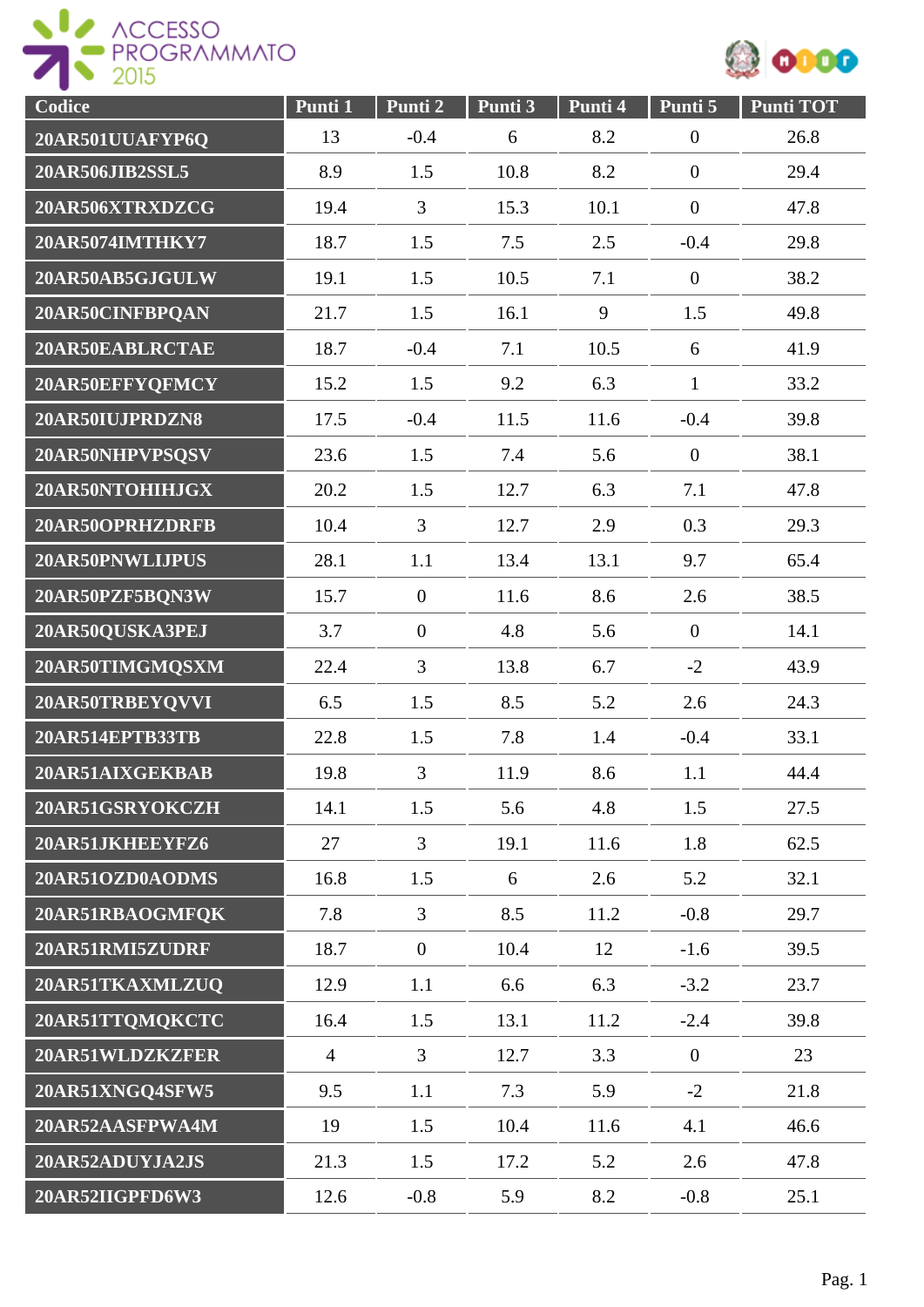



| Codice                 | Punti 1 | Punti 2          | Punti 3        | Punti 4      | Punti 5          | <b>Punti TOT</b> |
|------------------------|---------|------------------|----------------|--------------|------------------|------------------|
| <b>20AR52TN48HORC3</b> | 17.1    | 1.5              | 7.7            | 4.8          | $-0.4$           | 30.7             |
| 20AR52UEXDMPBFC        | 14.5    | 3                | 10.8           | 5.2          | 4.1              | 37.6             |
| 20AR52VBNAHZCGW        | 17.5    | $\overline{0}$   | 8.2            | 7.8          | $-0.5$           | 33               |
| 20AR52XSB0ZTXEK        | 15.2    | 1.1              | 4.3            | 8.2          | $\boldsymbol{0}$ | 28.8             |
| 20AR52ZP2TMKSHU        | 0.2     | 1.5              | 11.5           | 2.9          | $-0.8$           | 15.3             |
| 20AR533UVVVLFFF        | 18.6    | 3                | 8.9            | 11.6         | $-1.6$           | 40.5             |
| 20AR53AHSFLAGUR        | 7.2     | 3                | 13             | 4.4          | 1.3              | 28.9             |
| 20AR53HXOYAUIJZ        | $-0.4$  | $\overline{0}$   | 3.6            | 8.2          | $\boldsymbol{0}$ | 11.4             |
| 20AR53L1JMVTHUP        | 12.3    | 3                | 11.2           | 5.6          | $\overline{0}$   | 32.1             |
| 20AR53NKYXRPKYI        | 1.4     | $-0.4$           | 6.3            | 2.6          | 1.1              | 11               |
| 20AR542IENYIADF        | 16.1    | 1.1              | 3.7            | 10.5         | 1.5              | 32.9             |
| 20AR54OH7USQDOL        | 2.9     | 1.1              | 10.5           | 9.7          | 7.1              | 31.3             |
| 20AR54ZONQFB7CF        | 12.3    | $\overline{0}$   | $\overline{4}$ | 9            | 2.6              | 27.9             |
| 20AR550DOHXTOOJ        | 10.7    | $-0.8$           | 6.6            | 5.2          | 0.7              | 22.4             |
| 20AR553KK5AHZNX        | 2.6     | $-0.8$           | 16.8           | 13.1         | 0.7              | 32.4             |
| 20AR554VJISWSCY        | 16.4    | 1.1              | 18.7           | 10.1         | 4.5              | 50.8             |
| 20AR5561AHLEOQY        | 12.9    | 1.1              | 4.7            | 7.4          | $-1.6$           | 24.5             |
| 20AR55BPC1AGTBB        | 6.3     | $-0.4$           | 5.2            | 11.6         | $-0.4$           | 22.3             |
| 20AR55DVSRTOPP0        | 5.8     | 3                | 17.2           | 5.6          | $\boldsymbol{0}$ | 31.6             |
| 20AR55INZFVYORW        | 14.2    | 1.5              | 8.6            | 8.6          | 4.5              | 37.4             |
| 20AR55MO4KEVNGE        | 3.5     | $-0.4$           | $-0.2$         | 2.9          | $-2.4$           | 3.4              |
| 20AR55NGRYE8PQZ        | 20.9    | $-0.4$           | 7.8            | 9.3          | $-0.4$           | 37.2             |
| 20AR55OXWZ0WQVN        | 20.9    | $-0.8$           | 15.3           | 6.3          | 0.7              | 42.4             |
| 20AR55QPACVCTIT        | 13.3    | 1.5              | 10.4           | $\mathbf{1}$ | 1.4              | 27.6             |
| 20AR55TQOKA6RUQ        | 4.3     | $\overline{3}$   | $-2.1$         | $-0.2$       | $-0.4$           | 4.6              |
| 20AR55ZSCVOGMM7        | 1.4     | 1.5              | 10.5           | 6.7          | 2.6              | 22.7             |
| 20AR56IDNQALARN        | 10.7    | 1.1              | $-0.9$         | 7.8          | $-0.4$           | 18.3             |
| 20AR572LNP0E2IR        | 12.7    | $\boldsymbol{0}$ | 1.4            | 2.2          | $-0.4$           | 15.9             |
| 20AR57C8WYJGZMP        | 21.7    | $\overline{3}$   | 13.5           | 7.8          | 10.1             | 56.1             |
| 20AR57EGEWCYVAP        | 16.4    | $\boldsymbol{0}$ | 7.1            | 8.6          | $\boldsymbol{0}$ | 32.1             |
| 20AR57FU4DJH6AL        | 8.6     | 1.5              | 9.7            | 12           | 7.5              | 39.3             |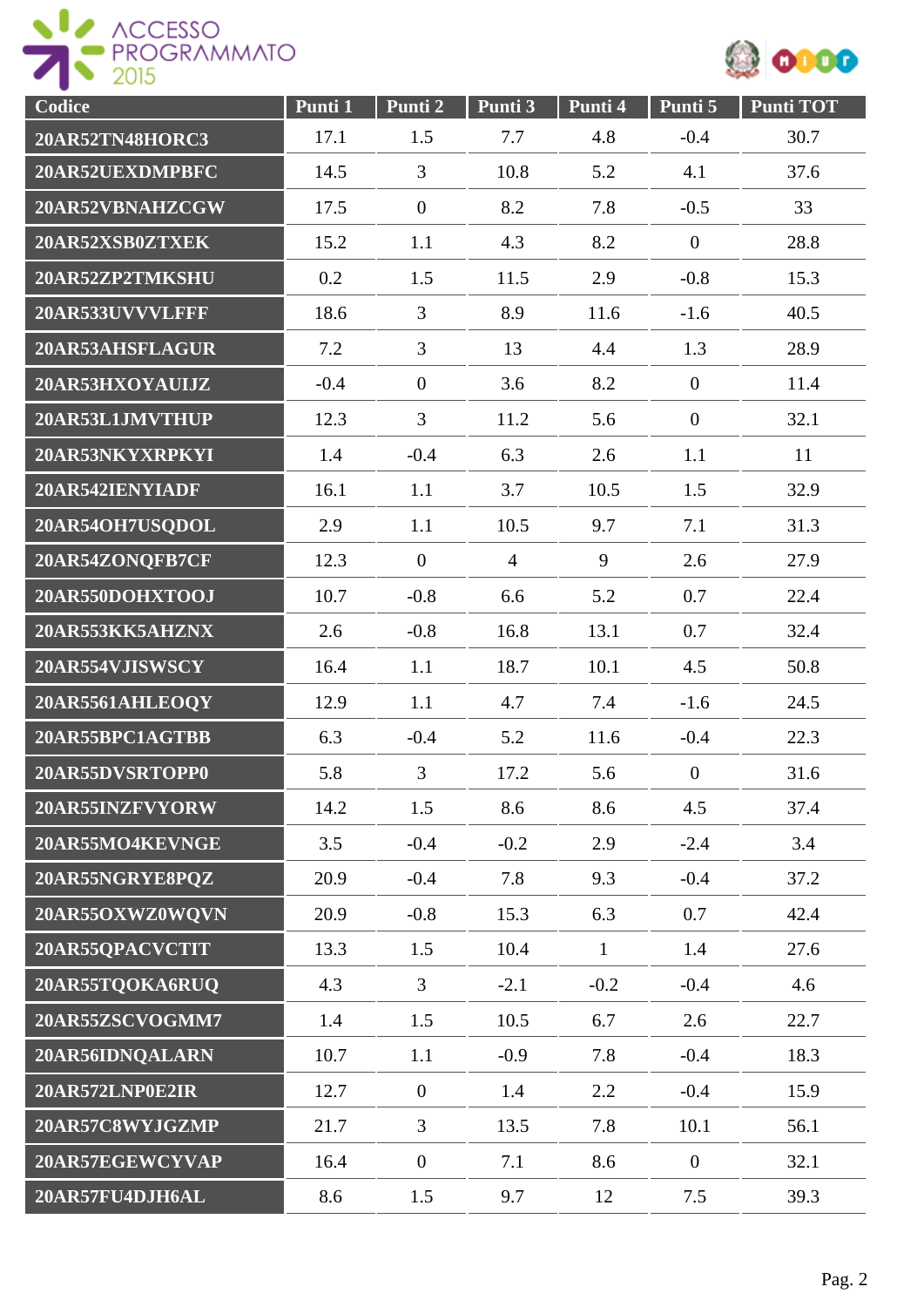



| Codice          | Punti 1 | Punti 2          | Punti 3 | Punti 4        | Punti 5          | Punti TOT |
|-----------------|---------|------------------|---------|----------------|------------------|-----------|
| 20AR57NNJYZMWGE | 14.9    | 1.5              | 15.7    | $\overline{4}$ | $\boldsymbol{0}$ | 36.1      |
| 20AR57OBQICKTZ3 | 20.2    | $\mathbf{0}$     | 19.1    | 9.3            | 0.7              | 49.3      |
| 20AR57URCX5I4HK | 17.1    | 1.1              | 4.4     | 9.7            | 6                | 38.3      |
| 20AR57VUFHZMYUO | 13.8    | 3                | 14.6    | 10.5           | 1.8              | 43.7      |
| 20AR57YIJXKXWHC | 13.4    | 1.1              | 5.9     | 8.6            | 1.1              | 30.1      |
| 20AR57ZS7RMJ4VU | 20.6    | 1.5              | 9.7     | 9.7            | $-0.4$           | 41.1      |
| 20AR58AIWGYDKIS | 16.7    | $\overline{3}$   | 14.9    | 9.3            | $-2.4$           | 41.5      |
| 20AR58BRO3CCMGN | 17.5    | 1.5              | 2.5     | 4.4            | 1.4              | 27.3      |
| 20AR58KZYE0SKZ4 | 18.6    | $\overline{3}$   | 12.3    | 10.1           | 0.7              | 44.7      |
| 20AR58UBUNZRO5Q | 19      | $\overline{3}$   | 10.4    | 5.9            | 1.1              | 39.4      |
| 20AR58UTPOCDLZ2 | 21.7    | 1.1              | 2.9     | 7.1            | 1.8              | 34.6      |
| 20AR58YJ5KGIB2V | 15.6    | $\overline{3}$   | 9.3     | 2.5            | 0.7              | 31.1      |
| 20AR5ACQHJFTOSI | 11.6    | $\overline{3}$   | 10.8    | 5.6            | 4.8              | 35.8      |
| 20AR5ADVKY6G5VK | 9       | 1.5              | 16.1    | 6.7            | $\overline{0}$   | 33.3      |
| 20AR5AHZQMRG57B | 11.2    | 1.5              | 7.4     | 5.6            | 0.3              | 26        |
| 20AR5ALFPSWVKWP | 17.5    | $-0.4$           | 5.2     | 9.7            | 2.6              | 34.6      |
| 20AR5AUFZWTHBRF | 12.3    | $\overline{0}$   | 11.6    | 7.1            | $\boldsymbol{0}$ | 31        |
| 20AR5AUW8AQSBOJ | 6.1     | 1.5              | 11.5    | 8.2            | 1.8              | 29.1      |
| 20AR5AWERICZLPW | 16.1    | 1.1              | 16.5    | 6.3            | 6.3              | 46.3      |
| 20AR5B5W6AEQHNI | 17.2    | $\overline{0}$   | 2.2     | 10.5           | $\boldsymbol{0}$ | 29.9      |
| 20AR5BCZ7GHZODK | 9.9     | 1.1              | 18.7    | 6.3            | $-0.8$           | 35.2      |
| 20AR5BEDKKDYDGA | 10.3    | 1.1              | 13      | 6.7            | $-0.8$           | 30.3      |
| 20AR5BGDCBCFIT5 | 18.3    | 1.5              | 13.1    | 9              | 3.3              | 45.2      |
| 20AR5BH3OCTGJSB | 17.9    | 1.1              | 17.6    | 9.7            | 6.3              | 52.6      |
| 20AR5BHKSAVOCHX | 24.3    | 1.1              | 14.6    | 11.2           | $-1.2$           | 50        |
| 20AR5BI1POO3C4Q | 5.3     | $-0.8$           | 3.1     | 9.3            | 8.5              | 25.4      |
| 20AR5BI4ZQQTBTW | 8.2     | 1.1              | 10.8    | 7.1            | $\overline{0}$   | 27.2      |
| 20AR5BJNPADR3RR | 24.7    | $\mathbf{0}$     | 7.4     | 9.3            | $-0.1$           | 41.3      |
| 20AR5BL4LWBIJ6U | 13.7    | 1.1              | 7.3     | $\overline{4}$ | 2.5              | 28.6      |
| 20AR5BLICFDX61E | 11.8    | $\boldsymbol{0}$ | 0.9     | 2.9            | $-0.8$           | 14.8      |
| 20AR5BMOTEWFBP3 | 23.6    | 1.1              | 8.2     | 2.2            | 1.5              | 36.6      |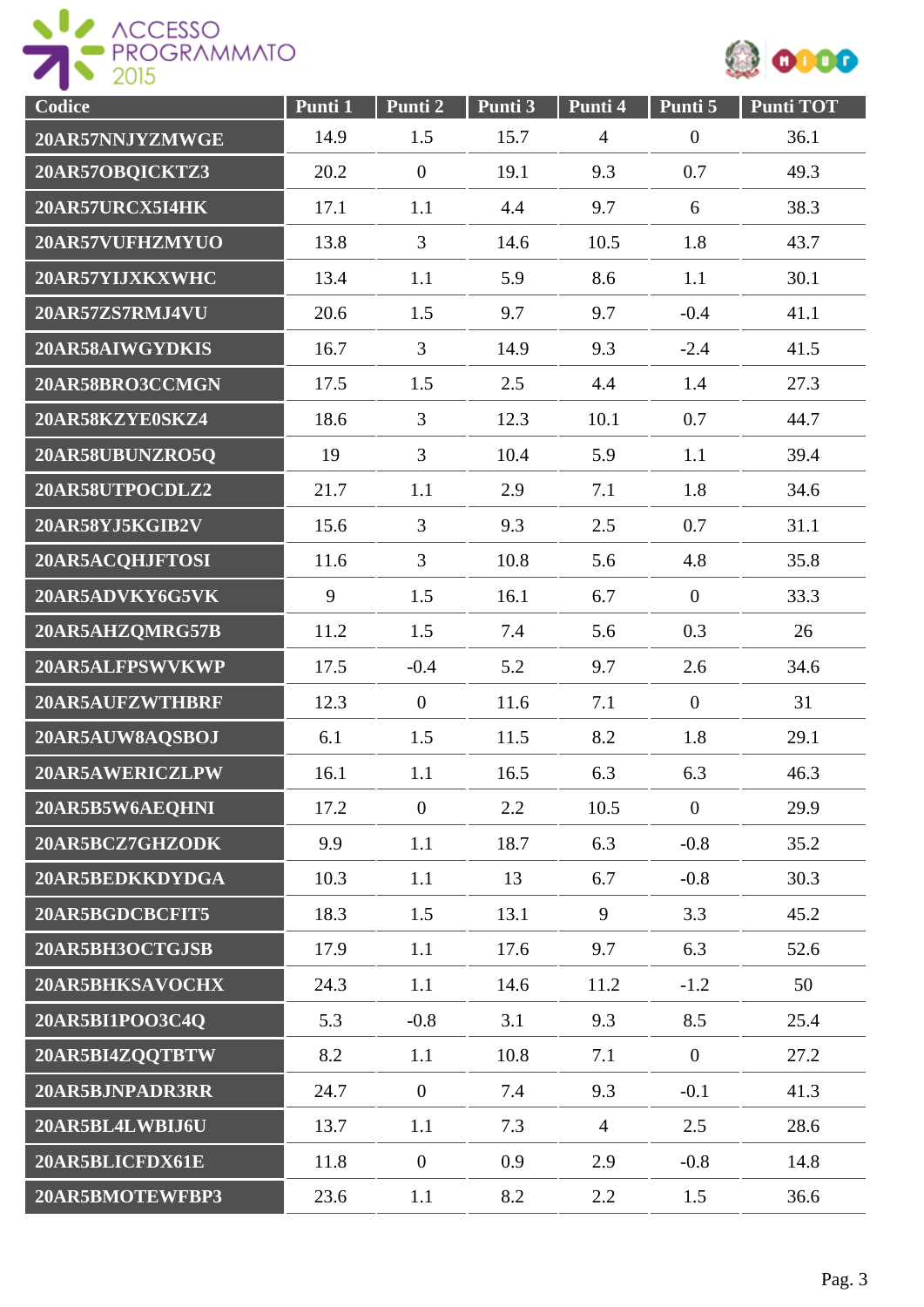



| Codice          | Punti 1        | Punti 2          | Punti 3        | Punti 4        | Punti 5        | <b>Punti TOT</b> |
|-----------------|----------------|------------------|----------------|----------------|----------------|------------------|
| 20AR5BMZA4VUOWR | 20.9           | 3                | 10.4           | 6.7            | 1.1            | 42.1             |
| 20AR5BNBKQY8DQT | 16             | $-0.8$           | 9.7            | 9              | $-0.4$         | 33.5             |
| 20AR5BP8RJEYPNL | 22.1           | 1.5              | 11.2           | 8.6            | 0.7            | 44.1             |
| 20AR5BPKK2F6XVA | 23.2           | 1.5              | 16.5           | 2.6            | 3.7            | 47.5             |
| 20AR5BPOCXUBH62 | 10.7           | 1.1              | 5.1            | 2.9            | $-2$           | 17.8             |
| 20AR5BT1RERYCXX | 0.7            | $\boldsymbol{0}$ | 13.1           | 6.7            | 1.1            | 21.6             |
| 20AR5BTVVZXJF8Z | 5.9            | 1.1              | 7.8            | 7.1            | 2.2            | 24.1             |
| 20AR5BVZICKGGOP | 7.4            | 1.1              | 12.6           | 10.5           | $\overline{0}$ | 31.6             |
| 20AR5BZKT7DROQP | 16.4           | $-0.4$           | 1.5            | 7.8            | $\overline{0}$ | 25.3             |
| 20AR5CEJHXTFCFF | 19.4           | 1.5              | 2.1            | 10.5           | 1.8            | 35.3             |
| 20AR5CGCXWTRURS | 1.4            | 1.1              | 5.4            | 8.6            | 4.1            | 20.6             |
| 20AR5CL3CRVLYOG | 14.1           | $-0.4$           | 11.5           | $\overline{4}$ | $-0.1$         | 29.1             |
| 20AR5CNLIMJALII | 11.8           | 1.1              | 13             | 5.5            | $\overline{0}$ | 31.4             |
| 20AR5CQ4IK1CWHZ | 13.3           | $\overline{3}$   | 6.2            | 4.4            | 4.4            | 31.3             |
| 20AR5CRWO3DBNRR | 12.3           | 1.5              | 10.5           | 8.6            | 6              | 38.9             |
| 20AR5CXBKFUGBYV | 12.6           | 1.1              | $\overline{7}$ | 6.3            | $-2.4$         | 24.6             |
| 20AR5D2QUEOPRVA | 9.2            | 3                | 18.3           | 4.8            | $-0.4$         | 34.9             |
| 20AR5D5JT81PMXD | 3.3            | $\overline{3}$   | 8.2            | 3.7            | $\mathbf{0}$   | 18.2             |
| 20AR5D786ALROWH | 6.5            | 1.1              | 0.9            | 3.6            | 1.1            | 13.2             |
| 20AR5D8ERMUZADQ | $\overline{4}$ | $-0.4$           | 7.8            | 9.3            | $\overline{0}$ | 20.7             |
| 20AR5DANZWNHOA3 | 20.9           | 1.1              | 11.9           | 9              | 1.5            | 44.4             |
| 20AR5DHKE7UMY2E | 9.2            | $-0.4$           | 12.3           | 6.7            | 1.8            | 29.6             |
| 20AR5DNAUPX6ZDA | 20.2           | 1.5              | 8.2            | 3.3            | 7.5            | 40.7             |
| 20AR5DOO5PL7K0O | 21.7           | 1.1              | 4.1            | 4.8            | $\mathbf{0}$   | 31.7             |
| 20AR5DPSLY7TTRC | 20.6           | $\overline{0}$   | 1.1            | 9              | $\overline{0}$ | 30.7             |
| 20AR5DT80GMBQ5W | 17.1           | $-0.4$           | 10.4           | 6.7            | 7.8            | 41.6             |
| 20AR5DTBRA24AIR | 9.9            | 1.1              | $\mathbf{1}$   | 7.1            | $\overline{0}$ | 19.1             |
| 20AR5DUZSBJE1YW | 15.7           | $\mathbf{0}$     | 8.2            | 8.2            | $\overline{0}$ | 32.1             |
| 20AR5DYSJXFPPVZ | 13.1           | 1.1              | 5.2            | 0.3            | $\overline{0}$ | 19.7             |
| 20AR5DZWXFSKZNM | 15.3           | 1.5              | 5.9            | 6.7            | 2.2            | 31.6             |
| 20AR5E8Q6LQKVIX | 11.9           | 1.1              | 10.1           | 5.2            | $-0.4$         | 27.9             |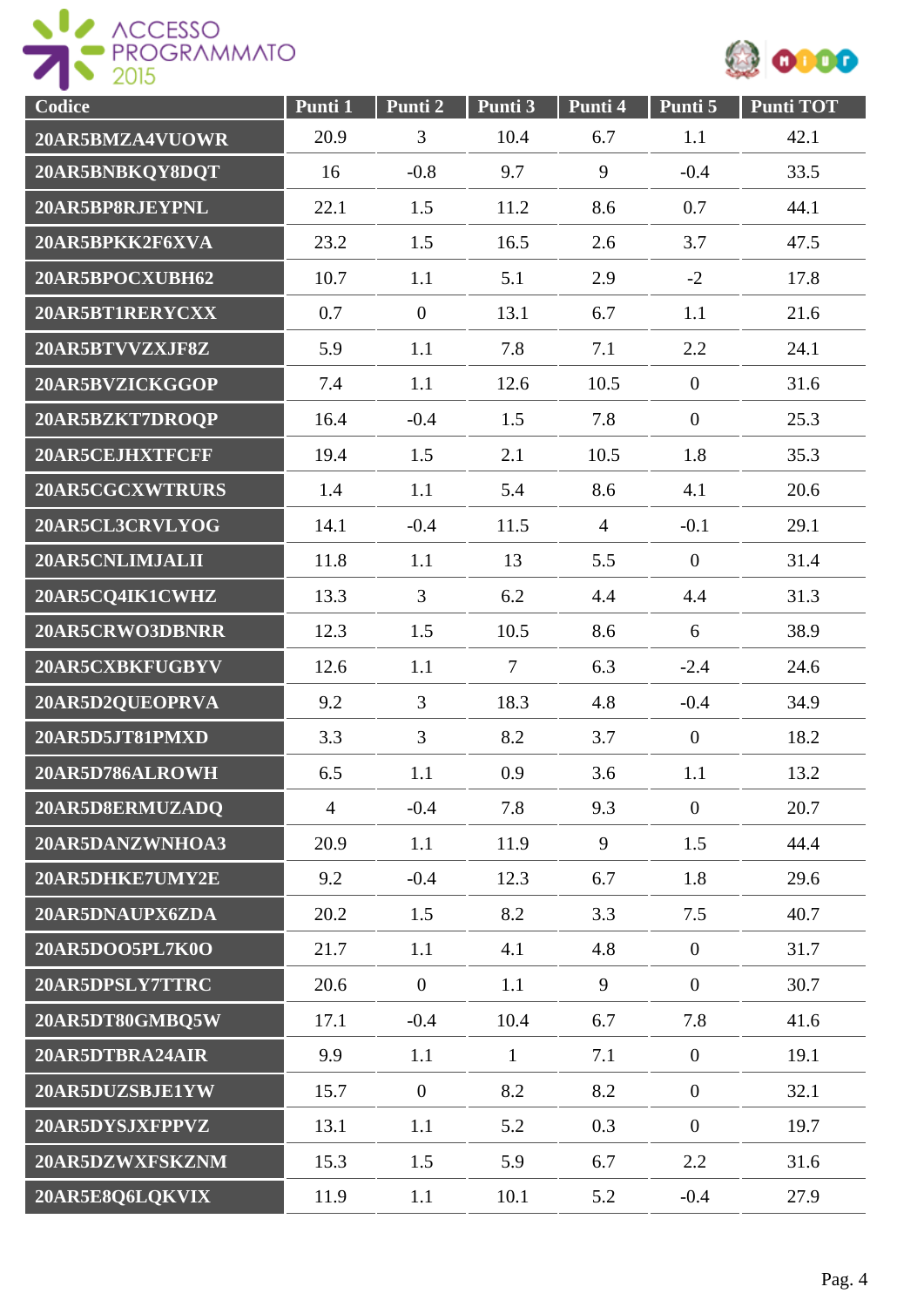



| Codice          | Punti 1 | Punti 2          | Punti 3        | Punti 4        | Punti 5          | <b>Punti TOT</b> |
|-----------------|---------|------------------|----------------|----------------|------------------|------------------|
| 20AR5ED2RQAMDLX | 22.8    | 3                | 14.9           | 5.9            | 0.7              | 47.3             |
| 20AR5EFB83SPHDZ | 15.3    | 1.1              | 0.7            | 5.6            | $-0.4$           | 22.3             |
| 20AR5EGXXMXFILQ | 10.3    | 1.1              | 3.7            | 0.2            | 0.7              | 16               |
| 20AR5ELZOZ8MZZZ | 6.7     | 3                | 8.6            | 6.7            | $-0.4$           | 24.6             |
| 20AR5EMHMPSLE1E | 11.5    | $\boldsymbol{0}$ | 6.7            | 11.6           | $\boldsymbol{0}$ | 29.8             |
| 20AR5EQVK1B01CI | 18.3    | 3                | 18.7           | 5.2            | 0.7              | 45.9             |
| 20AR5ERKRIKSK3U | 12.7    | 3                | 14.6           | 0.6            | $-0.8$           | 30.1             |
| 20AR5ESTZR3JXZ7 | 19      | 3                | 12.3           | 11.2           | $-0.9$           | 44.6             |
| 20AR5EVYQPNHZS7 | 21.7    | 3                | 22.5           | 7.1            | 0.3              | 54.6             |
| 20AR5EXIGYYNV2A | 15.7    | $-0.4$           | 9.6            | 9.3            | 3.7              | 37.9             |
| 20AR5FGZS0LOQ7G | 16      | 1.1              | 15             | 7.1            | 4.5              | 43.7             |
| 20AR5FIFGU8LSL4 | 15.3    | 1.5              | 2.6            | 3.7            | $-0.8$           | 22.3             |
| 20AR5FKC7NO1OOG | 16      | 1.1              | 16.1           | 8.2            | 2.6              | 44               |
| 20AR5FNECRGPUMR | 4.3     | 1.1              | 8.5            | 10.1           | 0.3              | 24.3             |
| 20AR5FOFEFFKUPV | 17.6    | 1.5              | 7.4            | $\mathbf{1}$   | $\overline{0}$   | 27.5             |
| 20AR5FOYJDJREPY | 17.5    | 1.5              | 7.8            | $\overline{4}$ | 1.1              | 31.9             |
| 20AR5FQYUPPHQ0O | 15.6    | 1.1              | 5.1            | 5.9            | $-0.1$           | 27.6             |
| 20AR5FRD64Q2AEQ | 18.6    | 1.1              | 7.3            | 3.6            | 2.1              | 32.7             |
| 20AR5FSDXWOA3PW | 19      | 1.5              | 14.9           | 10.1           | 3.3              | 48.8             |
| 20AR5FUKFMISZFN | 4.7     | $\overline{0}$   | 2.9            | 5.5            | $-0.8$           | 12.3             |
| 20AR5FUXFAQ3GQM | 10      | 1.1              | 10.8           | 2.6            | $-0.8$           | 23.7             |
| 20AR5FVHESDUZGH | 12.6    | $\overline{3}$   | 6.6            | $\overline{4}$ | 1.5              | 27.7             |
| 20AR5FZKJLTBFIW | 6.9     | 1.1              | 13.8           | 5.2            | $-0.9$           | 26.1             |
| 20AR5FZQMXSE6KH | 14.1    | 1.5              | 10             | 4.4            | 7.1              | 37.1             |
| 20AR5G4OMMBECNZ | 18.3    | 1.5              | 6.7            | 9.7            | 4.5              | 40.7             |
| 20AR5GAAZVBEE45 | 20.9    | $\overline{3}$   | 13.8           | 9.3            | 4.4              | 51.4             |
| 20AR5GCJXR4DOH0 | 17.6    | 1.5              | 3.7            | 8.2            | $-0.4$           | 30.6             |
| 20AR5GIJELBLF53 | 14.5    | $\overline{3}$   | 6.7            | 8.2            | 3                | 35.4             |
| 20AR5GJCIS0SIUC | 19      | $-0.4$           | $\overline{7}$ | 5.9            | 1.5              | 33               |
| 20AR5GKGVA33ATV | 11.8    | 1.1              | 8.1            | 7.1            | 1.1              | 29.2             |
| 20AR5GMKA5QNFKO | 19.8    | 1.5              | 2.5            | 6.7            | 2.2              | 32.7             |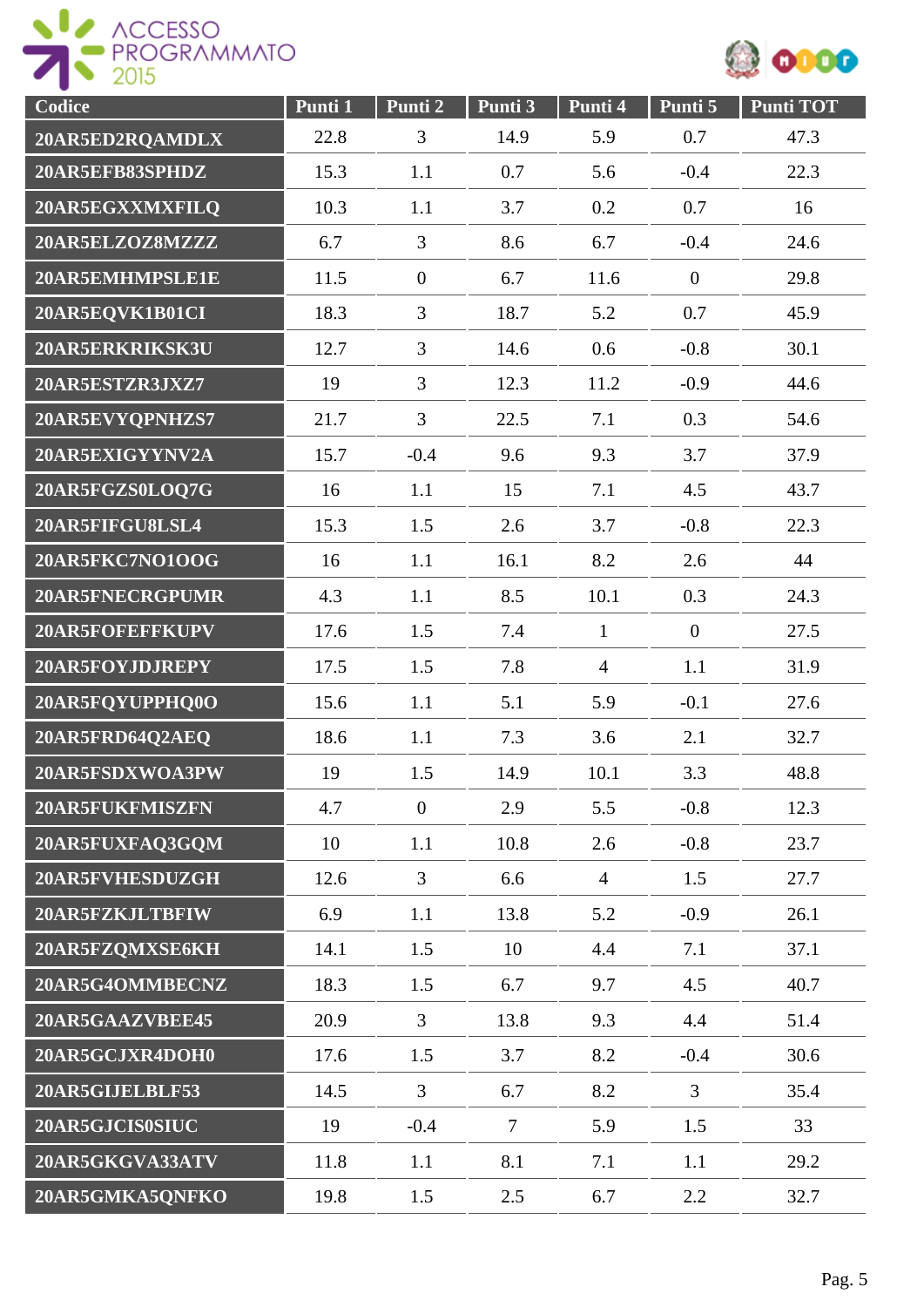



| Codice          | Punti 1 | Punti 2          | Punti 3        | Punti 4 | Punti 5          | <b>Punti TOT</b> |
|-----------------|---------|------------------|----------------|---------|------------------|------------------|
| 20AR5GQHUM1NGLP | 4.8     | 1.5              | 10.8           | 5.6     | $\boldsymbol{0}$ | 22.7             |
| 20AR5GR8FAZSE75 | 13.3    | 1.1              | 4.3            | 8.2     | 2.1              | 29               |
| 20AR5GSL6QNLHOG | 12.7    | 1.5              | 12.7           | 4.8     | $\boldsymbol{0}$ | 31.7             |
| 20AR5GWI0GZEMDA | 24.7    | 1.1              | 10.8           | 10.5    | $\boldsymbol{0}$ | 47.1             |
| 20AR5GXJCUWQFDW | 5.4     | 1.1              | 13.1           | 1.8     | $-0.4$           | 21               |
| 20AR5GZJ4KS0KBM | 13      | 1.5              | 13.5           | 10.1    | 1.5              | 39.6             |
| 20AR5H5MVJL6U1C | 8.4     | 1.1              | $\mathbf{1}$   | 6.3     | 1.1              | 17.9             |
| 20AR5H7DI5IWJHF | 13.8    | $-0.4$           | $\mathbf{0}$   | 9.7     | 2.9              | 26               |
| 20AR5HEO4QOYZO5 | 19.5    | 1.5              | 12             | 12      | $\boldsymbol{0}$ | 45               |
| 20AR5HJWIESGBJE | 16      | 1.1              | 10.8           | 7.8     | $\boldsymbol{0}$ | 35.7             |
| 20AR5HMDOYGNG7Y | 15.3    | 3                | 20.6           | 11.6    | 0.7              | 51.2             |
| 20AR5HOINIHGNU7 | 18.7    | 1.5              | $\mathbf{1}$   | 10.1    | $\overline{0}$   | 31.3             |
| 20AR5HU5ZQAJEA6 | 17.1    | 1.1              | 15.7           | 9.3     | 4.8              | 48               |
| 20AR5HUMTS5DU8V | 7.7     | $\overline{3}$   | 3.2            | 4.4     | $-0.8$           | 17.5             |
| 20AR5HUWKTXLBBL | 12.2    | $\boldsymbol{0}$ | 13.4           | 10.5    | 1.4              | 37.5             |
| 20AR5HZLYXF8TXO | 13.8    | 1.5              | 8.2            | 4.5     | 1.5              | 29.5             |
| 20AR5I51LGKCJC4 | 3.3     | 1.5              | 9.6            | 10.1    | 1.5              | 26               |
| 20AR5I5O8XPSALV | 11      | 1.1              | 6.6            | 5.9     | 1.5              | 26.1             |
| 20AR5IBBUIYPRSY | 17.9    | 1.1              | $\overline{4}$ | 8.2     | 1.8              | 33               |
| 20AR5ICICHQ6VGP | 24.3    | 1.1              | 3.3            | 11.6    | 0.6              | 40.9             |
| 20AR5IFPUPCEGOD | 18.7    | $\overline{3}$   | 19.5           | 3.3     | 2.6              | 47.1             |
| 20AR5IGEBBNXQZW | 11.1    | 1.5              | 4.4            | 9.7     | $-0.8$           | 25.9             |
| 20AR5IHNBNVVBE3 | 16.8    | 1.1              | 3.7            | 3.7     | $-0.8$           | 24.5             |
| 20AR5IJB3QZIWFS | 24.7    | $-0.4$           | 2.9            | 11.2    | $-0.8$           | 37.6             |
| 20AR5IJTZHSUOQS | 20.9    | 1.5              | 10.5           | 11.2    | 5.6              | 49.7             |
| 20AR5ILOGRES8SL | 15.7    | 1.5              | 7.1            | 10.5    | 0.7              | 35.5             |
| 20AR5ILZGGOEGFJ | 17.9    | $-0.4$           | 10.8           | 2.1     | $-0.1$           | 30.3             |
| 20AR5IN2CFBROIO | 16.8    | 1.5              | 1.4            | 5.9     | 0.7              | 26.3             |
| 20AR5INQLY2MMIT | 17.2    | 1.5              | 5.6            | 6.7     | 6                | 37               |
| 20AR5IO8W3PDKDF | 5.8     | $\boldsymbol{0}$ | 7.4            | 6.7     | $\boldsymbol{0}$ | 19.9             |
| 20AR5IOA7YLLLRP | 5.3     | $-0.8$           | 9.6            | 1.7     | $-0.4$           | 15.4             |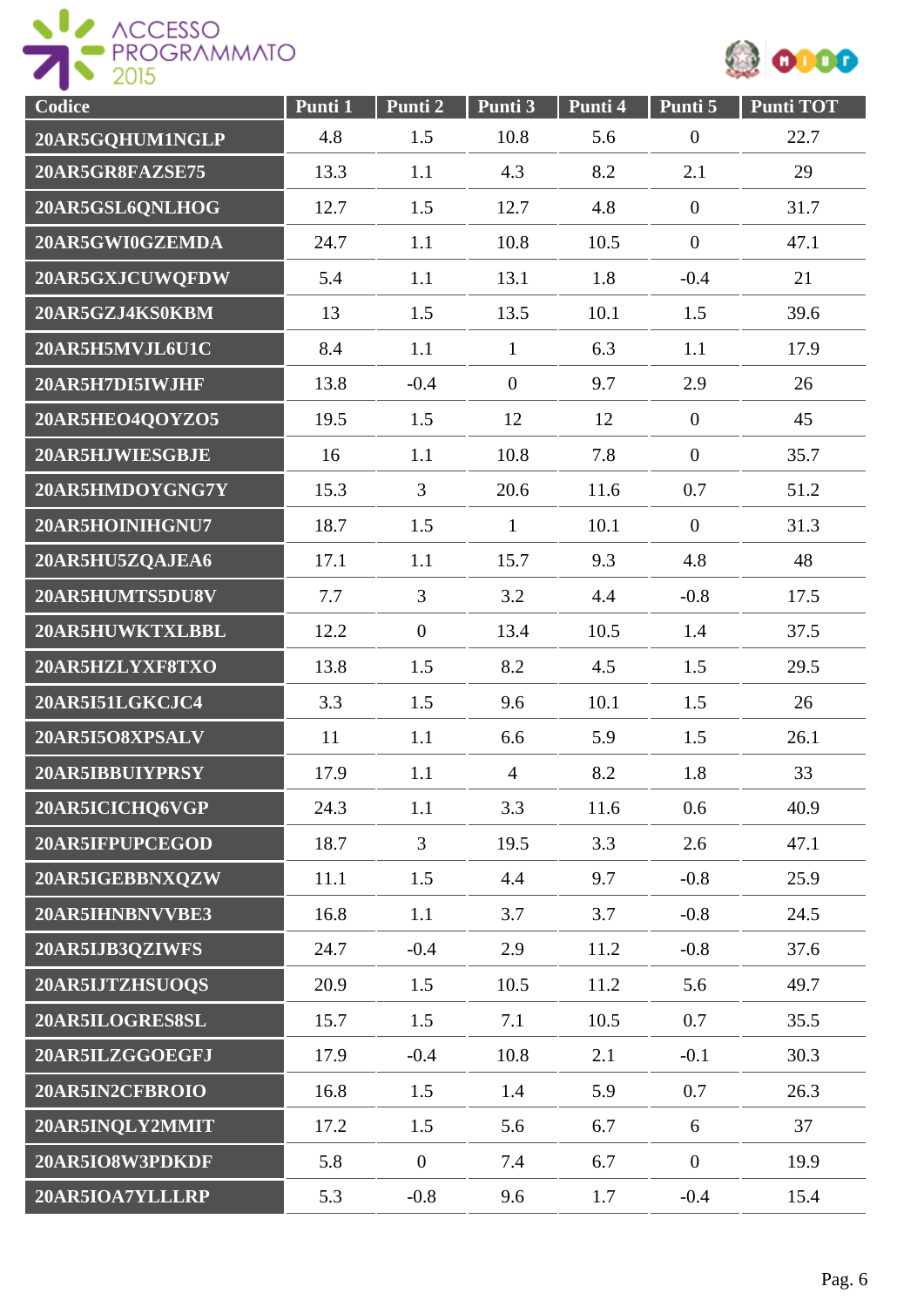



| Codice          | Punti 1 | Punti 2        | Punti 3        | Punti 4        | Punti 5          | <b>Punti TOT</b> |
|-----------------|---------|----------------|----------------|----------------|------------------|------------------|
| 20AR5IQDDQ1TQS4 | 11.9    | 1.5            | 16.5           | $\overline{4}$ | 1.8              | 35.7             |
| 20AR5IRBERICIJA | 23.2    | 1.5            | 13.5           | 4.8            | $-0.4$           | 42.6             |
| 20AR5IRVCANRKI0 | 21.7    | $\overline{3}$ | 14.6           | 4.1            | 2.2              | 45.6             |
| 20AR5ISUZMZR477 | 19.8    | 1.1            | 5.2            | 1.4            | $\boldsymbol{0}$ | 27.5             |
| 20AR5IUDZZ6PPOE | 17.1    | 1.5            | 8.6            | 7.1            | $-0.4$           | 33.9             |
| 20AR5IV6NF6USVZ | 2.9     | $-0.4$         | 12.3           | 8.2            | $\overline{0}$   | 23               |
| 20AR5IYGESOXVMU | 16.4    | 1.5            | 7.4            | 4.1            | $-0.8$           | 28.6             |
| 20AR5J0IRU6OJYJ | 11.1    | 1.5            | 12.3           | 8.2            | 2.2              | 35.3             |
| 20AR5J6SOGDMKCA | 9.3     | 1.1            | 12.3           | 4.4            | 0.7              | 27.8             |
| 20AR5JEWKUBKTZ5 | 10.4    | 1.5            | 10.5           | 11.2           | $-0.4$           | 33.2             |
| 20AR5JHCZPAJVDU | 12.9    | 1.1            | 8.8            | 5.5            | 1.7              | 30               |
| 20AR5JOIYPGEJHF | 19.4    | 1.1            | 13.8           | 5.9            | 0.7              | 40.9             |
| 20AR5JUSVBCCKL5 | 10      | 1.5            | 6.3            | 4.8            | $-0.8$           | 21.8             |
| 20AR5JVG61ZEVIT | 18.6    | 1.1            | 1.2            | 13.1           | $-0.2$           | 33.8             |
| 20AR5K1LYXZCPVX | 23.2    | 1.5            | 9.3            | 13.5           | $\overline{0}$   | 47.5             |
| 20AR5K4NLXOQWX2 | 13      | 1.5            | 3.2            | 10.1           | 3.7              | 31.5             |
| 20AR5K8F1HBQAZS | 16.7    | 1.5            | 7.3            | 4.8            | 3.7              | 34               |
| 20AR5K8R1SSG2MT | 3.8     | 1.1            | 3.6            | 1.4            | $\boldsymbol{0}$ | 9.9              |
| 20AR5K8ZQP67CYI | 5.2     | 1.5            | 4.5            | 12             | $-0.4$           | 22.8             |
| 20AR5KAQCJ0YMKD | 13.3    | $-0.4$         | 2.6            | 6.3            | $\overline{0}$   | 21.8             |
| 20AR5KD6YGXWBZF | 22.8    | 1.5            | 10.4           | 4.4            | 1.4              | 40.5             |
| 20AR5KHXW75ZWLO | 7.5     | $-0.4$         | $\overline{0}$ | 5.2            | $-0.4$           | 11.9             |
| 20AR5KOUHOGYYDM | 14.1    | 1.1            | 10.8           | 5.2            | $-1.2$           | 30               |
| 20AR5KPAHUKNOBS | 16.7    | $\mathfrak{Z}$ | 14.9           | 6.3            | 0.2              | 41.1             |
| 20AR5KOVMIMP436 | 21.3    | $\overline{0}$ | 12             | 4.4            | 4.5              | 42.2             |
| 20AR5KSCBZEJZ1U | 21.7    | $\overline{3}$ | 12.3           | 7.1            | $\overline{0}$   | 44.1             |
| 20AR5KT2UYFG344 | 11.9    | $\mathfrak{Z}$ | 6.6            | 8.6            | 5.2              | 35.3             |
| 20AR5KUUQOYKSHV | 10.7    | 1.1            | 1.3            | $-0.5$         | 1.1              | 13.7             |
| 20AR5LDKVIJTNYC | 14.1    | 1.1            | 15             | 6.3            | $\boldsymbol{0}$ | 36.5             |
| 20AR5LGCKXZGQY1 | 3.3     | 1.5            | 5.5            | 10.1           | $-0.8$           | 19.6             |
| 20AR5LGE2IZPY6G | 5.2     | 1.1            | 6.7            | 8.6            | 9                | 30.6             |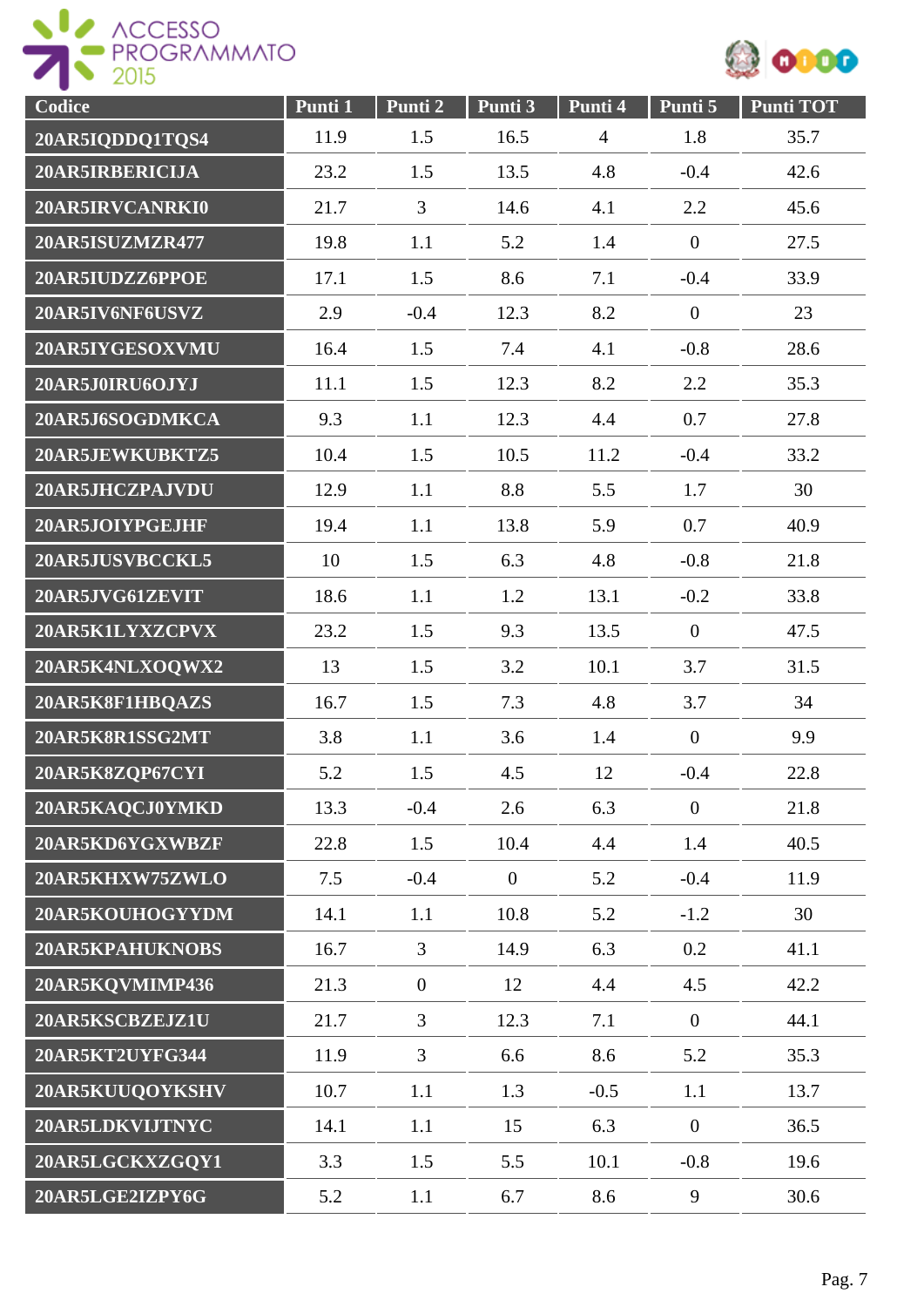



| Codice          | Punti 1 | Punti 2          | Punti 3        | Punti 4 | Punti 5          | <b>Punti TOT</b> |
|-----------------|---------|------------------|----------------|---------|------------------|------------------|
| 20AR5LJLAYRFY7E | 11      | 1.1              | 3.1            | 5.5     | $-1.2$           | 19.5             |
| 20AR5LJZBMZQFLC | 20.5    | $\overline{3}$   | 12.3           | 10.5    | $-0.1$           | 46.2             |
| 20AR5LLRRNLO1VE | 19.4    | 1.5              | 4.4            | 1.7     | $\mathbf{1}$     | 28               |
| 20AR5LOLGRPW4YY | 15.6    | 1.5              | 10.8           | 9       | $-1.2$           | 35.7             |
| 20AR5LPEBE6OROW | 21.7    | 1.5              | 17.6           | 5.6     | $\boldsymbol{0}$ | 46.4             |
| 20AR5LVOZYDKTTN | 14.6    | 1.1              | 2.1            | 8.6     | $\boldsymbol{0}$ | 26.4             |
| 20AR5LXWIHNQE1B | 3.3     | $-0.4$           | 5.6            | 6.7     | 1.1              | 16.3             |
| 20AR5M0LBWZAKH4 | 14.5    | $\overline{0}$   | 1.5            | 5.6     | $\boldsymbol{0}$ | 21.6             |
| 20AR5M11BIWSQ0L | 2.7     | 1.1              | 6.6            | 2.1     | $-3.6$           | 8.9              |
| 20AR5MCIA2TLKRY | 2.9     | $-0.8$           | 13.4           | 8.2     | $\overline{0}$   | 23.7             |
| 20AR5MCK2MNOCWD | 14.8    | $-0.8$           | 9.2            | 3.6     | 2.5              | 29.3             |
| 20AR5MCYF4IZLXM | 14.8    | 1.5              | 5.4            | 2.1     | $\theta$         | 23.8             |
| 20AR5MCZKNHX6PQ | 6.7     | 1.1              | 9.3            | 4.8     | 0.3              | 22.2             |
| 20AR5MFUOU1N5GQ | 9.9     | $\mathbf{0}$     | 6.7            | 4.8     | $\overline{0}$   | 21.4             |
| 20AR5MGJ7RVLBLT | 19.4    | 1.5              | 7.7            | 4.4     | $-0.8$           | 32.2             |
| 20AR5MIBHZMV8TI | 12.3    | $\mathbf{0}$     | 11.6           | 8.2     | $\boldsymbol{0}$ | 32.1             |
| 20AR5MIUZYJMEAU | 20.5    | 1.1              | 8.5            | 6.3     | $-0.4$           | 36               |
| 20AR5MIYG5HX84C | 19.4    | 1.1              | 17.6           | 11.6    | 4.5              | 54.2             |
| 20AR5MJBVYC8FLL | 1.9     | $-0.8$           | 8.5            | 5.9     | $\overline{0}$   | 15.5             |
| 20AR5MK4VVAGES1 | 13.7    | 1.1              | 12.3           | 11.6    | 1.8              | 40.5             |
| 20AR5MKJWJJRL5Z | 16.7    | $-0.4$           | 5.5            | 6.3     | $-0.8$           | 27.3             |
| 20AR5MKPNDJSGLG | 13.8    | $\boldsymbol{0}$ | 4.8            | 2.2     | $\overline{0}$   | 20.8             |
| 20AR5MMQ3AAHL6X | 18.3    | 1.1              | 14.2           | 5.6     | 0.3              | 39.5             |
| 20AR5MORYPPHA3E | 19      | $-0.4$           | 11.5           | 2.5     | 0.6              | 33.2             |
| 20AR5MP7DQDWB8S | 17.9    | $-0.4$           | 15.3           | 11.6    | $\overline{0}$   | 44.4             |
| 20AR5MTLIKVDHAI | 3.3     | 1.5              | 6.3            | 11.6    | $\overline{0}$   | 22.7             |
| 20AR5MUKELUCICE | 19.4    | $\mathbf{0}$     | $\overline{0}$ | 5.6     | 2.6              | 27.6             |
| 20AR5MVSEXZUOWU | 19.8    | 1.5              | 10.1           | 10.5    | 2.6              | 44.5             |
| 20AR5MWV5SQELSN | 8.6     | $-0.4$           | 11.2           | 7.5     | $-0.8$           | 26.1             |
| 20AR5MWYOZFOHVV | 6.9     | $\overline{3}$   | 6.7            | 3.3     | 3.7              | 23.6             |
| 20AR5MYWERTFCYX | 6.2     | $\boldsymbol{0}$ | 7.8            | 8.6     | 0.7              | 23.3             |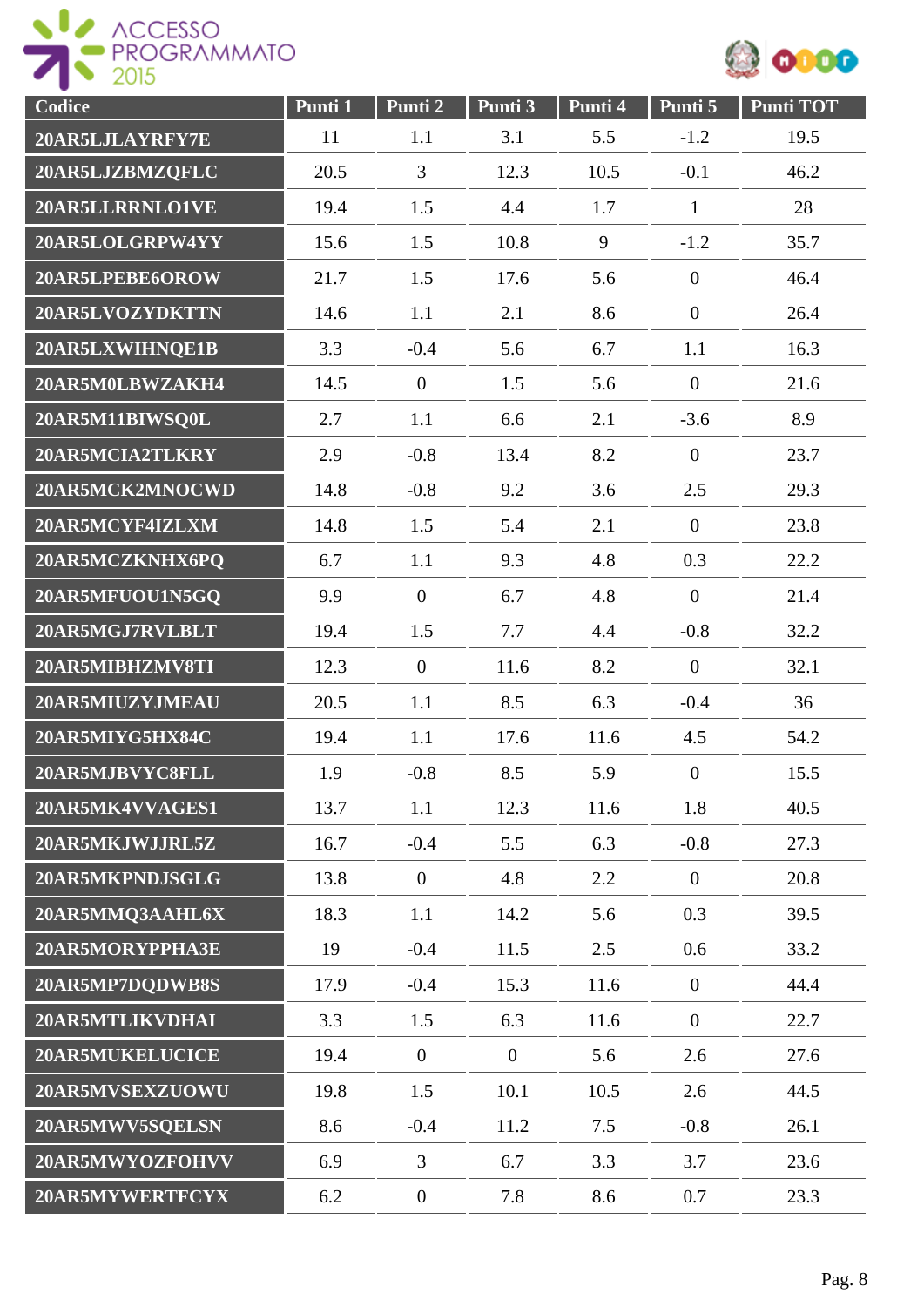



| Codice          | Punti 1 | Punti 2        | Punti 3 | Punti 4 | Punti 5          | <b>Punti TOT</b> |
|-----------------|---------|----------------|---------|---------|------------------|------------------|
| 20AR5MZH2DWRKMP | 11.4    | 1.1            | 2.5     | 2.5     | 2.2              | 19.7             |
| 20AR5NCP03OPQHD | 2.5     | 1.5            | 11.2    | 4.8     | $-0.4$           | 19.6             |
| 20AR5NG15V65VIR | 14.9    | $\overline{3}$ | 12.7    | 7.5     | 1.1              | 39.2             |
| 20AR5NG8UQUBPEL | 8.1     | 1.5            | 0.6     | 7.1     | $-1.6$           | 15.7             |
| 20AR5NLNTWYZ31P | 17.1    | $\overline{0}$ | 10.8    | 4.1     | 3                | 35               |
| 20AR5NMJRCZ8QJB | 14.9    | $\overline{3}$ | 11.9    | 7.1     | 1.5              | 38.4             |
| 20AR5NMQAWYKUGK | 17.2    | $\overline{3}$ | 17.2    | 4.1     | $\boldsymbol{0}$ | 41.5             |
| 20AR5NYGJPYMMQA | 20.9    | $\overline{3}$ | 1.3     | 3.7     | 3.3              | 32.2             |
| 20AR5O0EGBWYSUG | 20.6    | 1.5            | 1.1     | 2.6     | $\boldsymbol{0}$ | 25.8             |
| 20AR5O4FCMHTYSK | 13.8    | 1.5            | 8.1     | 4.8     | $\boldsymbol{0}$ | 28.2             |
| 20AR5OCKVIHSSFO | 11.8    | $\overline{3}$ | 16.8    | 9.7     | 2.2              | 43.5             |
| 20AR5OCX587KLNE | 7.3     | 1.1            | 4.8     | 6.7     | $-2$             | 17.9             |
| 20AR5ODKNODW2HV | 14.5    | $\overline{3}$ | 10.8    | 9       | 1.5              | 38.8             |
| 20AR5ODQWFAZJOU | 10      | 1.1            | 8.1     | 5.9     | 1.4              | 26.5             |
| 20AR5OGEECMOYLR | 15.7    | $\overline{3}$ | 18      | 4.8     | 4.1              | 45.6             |
| 20AR5OHNOHCNLQ5 | 16.4    | 1.5            | 3.7     | 6       | 2.2              | 29.8             |
| 20AR5OIW14FNNOS | 0.3     | 1.1            | 11.9    | 7.8     | 0.3              | 21.4             |
| 20AR5OK6ZXOIIHC | 10      | $\overline{3}$ | 11.1    | 11.6    | $-1.2$           | 34.5             |
| 20AR5OK8TLCOQE1 | 10.3    | $-0.4$         | 6.3     | 8.2     | $-0.4$           | 24               |
| 20AR5OKIIIGHQPP | 5       | $\overline{3}$ | 17.2    | 8.2     | $\boldsymbol{0}$ | 33.4             |
| 20AR5OKOJXZ7LVG | 22.4    | 1.5            | 8.1     | 12      | 5.6              | 49.6             |
| 20AR5OL6NYPKNVV | 17.9    | 1.1            | 3.6     | 5.9     | $-0.8$           | 27.7             |
| 20AR5OLOPLVBIPI | 17.9    | $\mathbf{0}$   | $-1.7$  | 9.7     | 5.2              | 31.1             |
| 20AR5OMA6XW3TQH | 14.8    | 1.1            | 8.1     | 3.6     | 1.3              | 28.9             |
| 20AR5OQYGIW5OZX | 18.3    | 1.5            | 14.9    | 5.2     | $-0.5$           | 39.4             |
| 20AR5OTZKMPTJYJ | 11.2    | $-0.4$         | 12.3    | 10.1    | $\overline{0}$   | 33.2             |
| 20AR5OUZ8MPVXOC | 11.8    | 1.1            | 3.2     | 5.9     | $\overline{0}$   | 22               |
| 20AR5OXCZ3J3UII | 7.7     | 1.1            | 4.7     | 6.3     | $-1.7$           | 18.1             |
| 20AR5OZB6Y3CNYZ | 17.9    | 1.5            | 17.6    | 11.2    | 6                | 54.2             |
| 20AR5P18LLSVW8K | 11.1    | 1.5            | 9.7     | 0.3     | 1.1              | 23.7             |
| 20AR5P3XJYEHUS0 | 19.1    | 1.5            | 17.6    | 3.3     | 4.1              | 45.6             |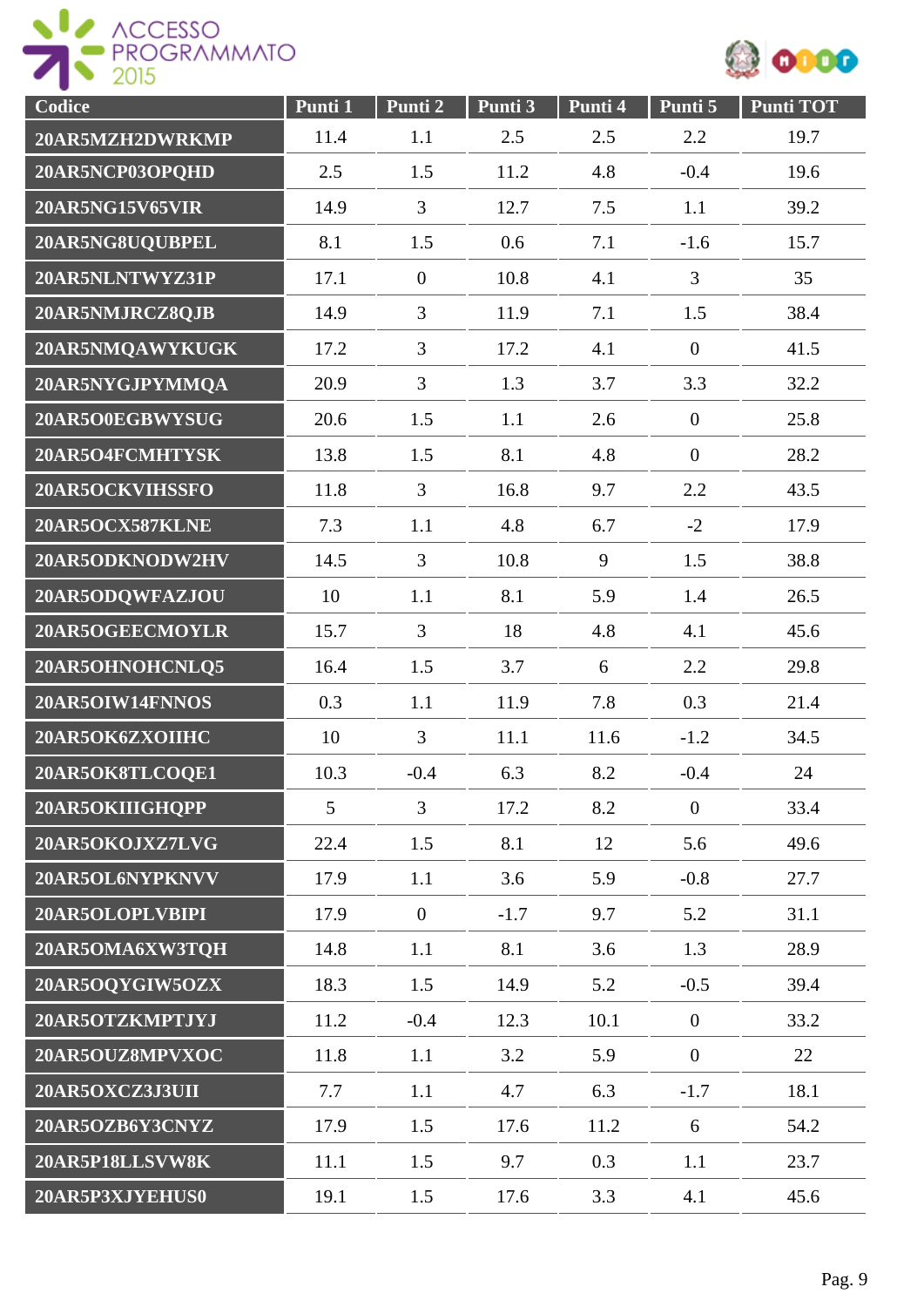



| Codice          | Punti 1        | Punti 2          | Punti 3        | Punti 4        | Punti 5          | <b>Punti TOT</b> |
|-----------------|----------------|------------------|----------------|----------------|------------------|------------------|
| 20AR5P6YPO10UXB | 3.6            | 1.1              | 0.6            | 8.2            | $-0.8$           | 12.7             |
| 20AR5P7XIKYFFQ8 | 21.3           | 1.5              | 5.9            | 10.5           | $\overline{0}$   | 39.2             |
| 20AR5PAKDGYWESC | 16.4           | 1.5              | 5.9            | 8.2            | $-0.4$           | 31.6             |
| 20AR5PC12PAKY7D | 17.5           | $\boldsymbol{0}$ | 6.7            | 10.1           | $\boldsymbol{0}$ | 34.3             |
| 20AR5PFPARPSRZF | 14.5           | 1.1              | 18.7           | 9.7            | 2.9              | 46.9             |
| 20AR5PFXJLWD2XX | 21.7           | $\boldsymbol{0}$ | $\overline{7}$ | 6.3            | $-0.8$           | 34.2             |
| 20AR5PHAS7OTUFO | 18.6           | 1.1              | 13             | 11.2           | $\mathbf{1}$     | 44.9             |
| 20AR5PHYQFHVUQI | 22.8           | 1.5              | 11.9           | 8.6            | $-0.4$           | 44.4             |
| 20AR5PJ473AEYF8 | 22.8           | 3                | 8.2            | 7.4            | 1.1              | 42.5             |
| 20AR5PKPGKVJXQZ | 14.5           | $\overline{3}$   | 13.1           | 6.3            | $\boldsymbol{0}$ | 36.9             |
| 20AR5PL6G5TB4CN | 6.6            | 1.1              | 3.5            | 7.4            | 0.7              | 19.3             |
| 20AR5PPS4DEN7VX | 20.5           | $\mathbf{0}$     | 2.9            | 10.1           | 1.5              | 35               |
| 20AR5PQF0ZFG6OR | 6.3            | 1.1              | 7.4            | 8.6            | $\overline{0}$   | 23.4             |
| 20AR5PQZTXBSSIP | 13.4           | $\overline{3}$   | 13.1           | 1.4            | 1.1              | 32               |
| 20AR5PWBM1GTA07 | 17.5           | $\overline{3}$   | 11.6           | 6              | $-1.2$           | 36.9             |
| 20AR5PZPVA8X8YR | 15.2           | 1.1              | 9.2            | 4.4            | $-1.7$           | 28.2             |
| 20AR5QAVMZHB3JD | 14.5           | 1.1              | 5.5            | 13.1           | 0.7              | 34.9             |
| 20AR5QAWLWNYNBS | $\overline{0}$ | $\overline{0}$   | 1.5            | $\overline{0}$ | $\overline{0}$   | 1.5              |
| 20AR5QFIJXNRVLY | 22.4           | 1.1              | 18.7           | 13.1           | $\overline{0}$   | 55.3             |
| 20AR5QJKVFFAKEZ | 22.8           | 1.1              | 5.5            | 11.2           | 1.8              | 42.4             |
| 20AR5QOJRBODMGN | 13.7           | 1.5              | 10.8           | 1.8            | $\overline{0}$   | 27.8             |
| 20AR5QRYYEKOQBT | 16.8           | 1.5              | 9.3            | 6              | $-0.1$           | 33.5             |
| 20AR5QTJOQMITCJ | 13.7           | $\overline{0}$   | 0.3            | 4.8            | 4.1              | 22.9             |
| 20AR5QTKQTHQTRU | 16.4           | 1.5              | 14.6           | 10.1           | 2.6              | 45.2             |
| 20AR5QUKYQNMEIK | 8.2            | 1.1              | 8.6            | 7.1            | 3.7              | 28.7             |
| 20AR5QUUPFLD1FM | 5.2            | 1.5              | 16.1           | 6              | $-0.8$           | 28               |
| 20AR5QWE5PVAPQN | 18.3           | $\mathfrak{Z}$   | 14.6           | 13.5           | 9.3              | 58.7             |
| 20AR5QXZE6RFO2E | 15.7           | $\boldsymbol{0}$ | 9.7            | 5.6            | $\boldsymbol{0}$ | 31               |
| 20AR5R3HOWIOEKD | 7.4            | $-0.4$           | 13.4           | 4.4            | $\boldsymbol{0}$ | 24.8             |
| 20AR5R4FCOTD7ZB | 16.7           | 1.5              | 5.1            | $-2.1$         | 3.3              | 24.5             |
| 20AR5R6QUSPFCGL | 13.7           | $-0.8$           | 4.3            | 5.5            | $-0.4$           | 22.3             |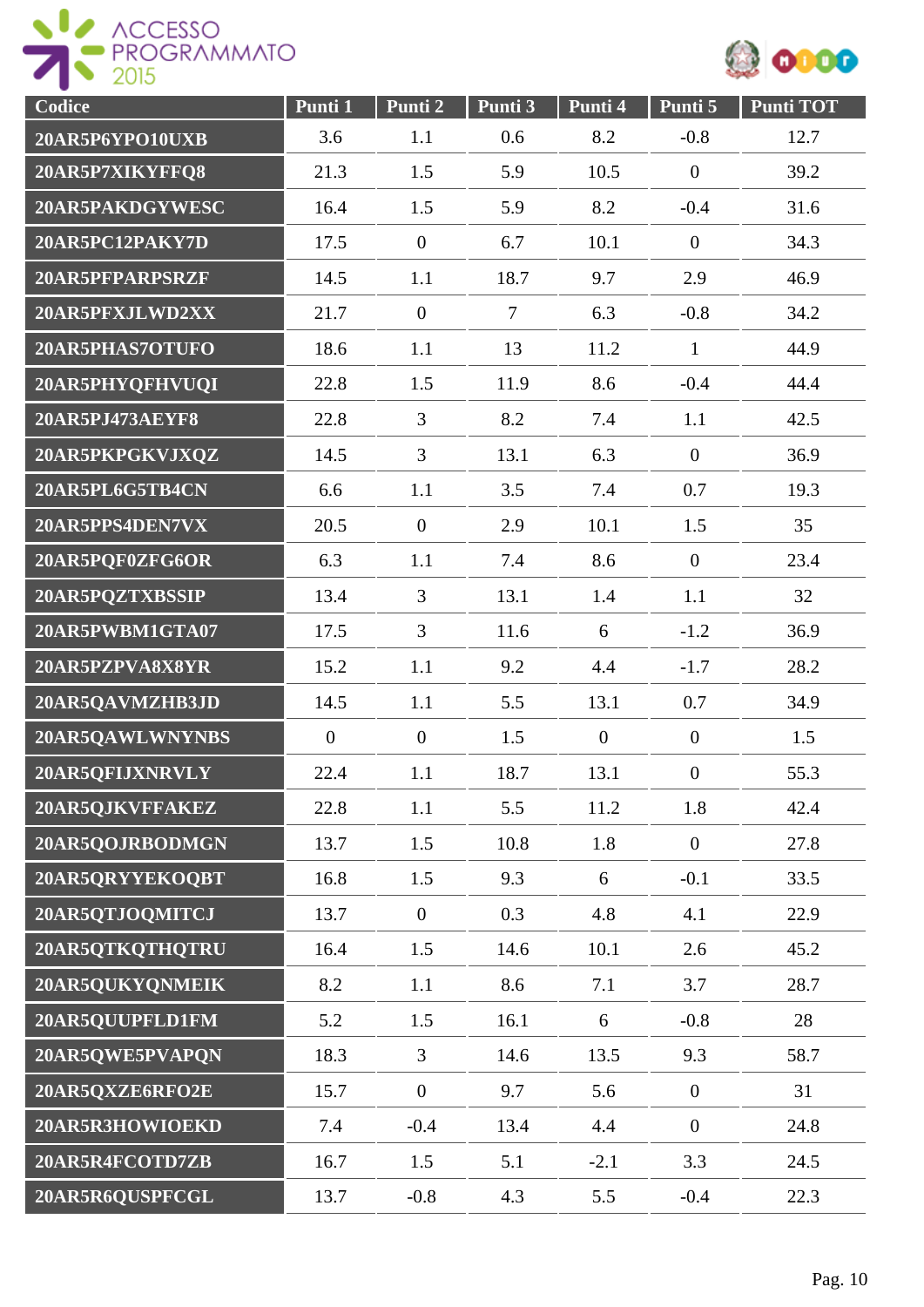



| Codice          | Punti 1        | Punti 2          | Punti 3        | Punti 4        | Punti 5        | <b>Punti TOT</b> |
|-----------------|----------------|------------------|----------------|----------------|----------------|------------------|
| 20AR5RFNGMP084Y | 4.7            | 1.1              | 14.2           | 4.4            | $-0.5$         | 23.9             |
| 20AR5RH4MXOWOIH | 14.5           | 1.5              | 13.8           | 1.4            | $\mathbf{0}$   | 31.2             |
| 20AR5RHQMJEKEVJ | 2.5            | 1.5              | 16.8           | 7.1            | 2.6            | 30.5             |
| 20AR5RJIUPGFLBW | 17.9           | $\boldsymbol{0}$ | 3.3            | 6.7            | 1.1            | 29               |
| 20AR5RNOPKHEEUV | 22.4           | $\overline{3}$   | 11.9           | 10.1           | 5.9            | 53.3             |
| 20AR5RXIJ4VV7TQ | 15.6           | 3                | 5.2            | 5.6            | $-0.4$         | 29               |
| 20AR5RYRAVU3DGO | 24.7           | $-0.8$           | 13             | 7.4            | $\mathbf{0}$   | 44.3             |
| 20AR5RZDQ8VWFHO | 15             | 1.5              | 5.5            | 6.7            | $\mathbf{0}$   | 28.7             |
| 20AR5S2CVMOPWR5 | 11.4           | $-0.4$           | 9.6            | 10.1           | $\mathbf{1}$   | 31.7             |
| 20AR5SCYEV2RTVE | 8.2            | 1.5              | 4.4            | 6              | 1.8            | 21.9             |
| 20AR5SFKOZ2TZJA | 8              | 1.1              | $\mathbf{1}$   | 3.3            | 2.2            | 15.6             |
| 20AR5SG2DMJMAPF | 12.2           | $-0.4$           | 13.1           | 9.3            | $\overline{0}$ | 34.2             |
| 20AR5SHD1ANQOL1 | 17.1           | $-0.4$           | 9.7            | $\overline{4}$ | $-2.4$         | 28               |
| 20AR5SICWUMX3VT | 26.6           | 3                | 13.4           | 13.5           | 0.6            | 57.1             |
| 20AR5SIXARBWNXS | 22.4           | $\overline{3}$   | 16.1           | 9.7            | $\mathbf{0}$   | 51.2             |
| 20AR5SO6FU1E5KQ | 15.6           | 1.5              | 15             | 4.8            | $-0.8$         | 36.1             |
| 20AR5T0NWHFLOAY | 16.4           | $-0.4$           | 2.9            | 1.8            | 1.5            | 22.2             |
| 20AR5T2AA50PL8F | 11.1           | 1.1              | $\overline{4}$ | 8.2            | 5.2            | 29.6             |
| 20AR5T8P6FFYTQ3 | 17.6           | 3                | 13.1           | 6.7            | 1.5            | 41.9             |
| 20AR5TCINFQ4H1W | 15.7           | 1.5              | 15             | 5.6            | 0.7            | 38.5             |
| 20AR5TJSAPZDM3J | 17.2           | 1.5              | 9              | 8.6            | $\mathbf{0}$   | 36.3             |
| 20AR5TKSQQKOJBW | 19             | 1.1              | 14.9           | 4.4            | $-0.1$         | 39.3             |
| 20AR5TOSGI5TSV2 | 15.7           | $\overline{3}$   | 18.7           | 6              | $\overline{0}$ | 43.4             |
| 20AR5TOSMBTRPPO | 6.7            | $\overline{0}$   | 9.3            | 9.7            | 2.2            | 27.9             |
| 20AR5TP8CHYOKHJ | 28.1           | 1.5              | 10.1           | 9              | 1.1            | 49.8             |
| 20AR5TTOZVJNNWH | $\overline{4}$ | $\overline{3}$   | 8.8            | 4.8            | $-0.4$         | 20.2             |
| 20AR5TTQLMFYRLK | 17.9           | $\overline{3}$   | 14.2           | 5.2            | 0.7            | 41               |
| 20AR5TWNXM6HNBH | 13             | 1.1              | 13.4           | 5.5            | 4.8            | 37.8             |
| 20AR5TXGPROVPZB | 5.5            | 1.5              | 3.3            | 2.2            | $-0.4$         | 12.1             |
| 20AR5U4K7YBJF1Q | 4.7            | $-0.4$           | 3.7            | 1.8            | $\mathbf{0}$   | 9.8              |
| 20AR5U7OVQIM0PI | 15.6           | 3                | 7.7            | 8.6            | $-0.8$         | 34.1             |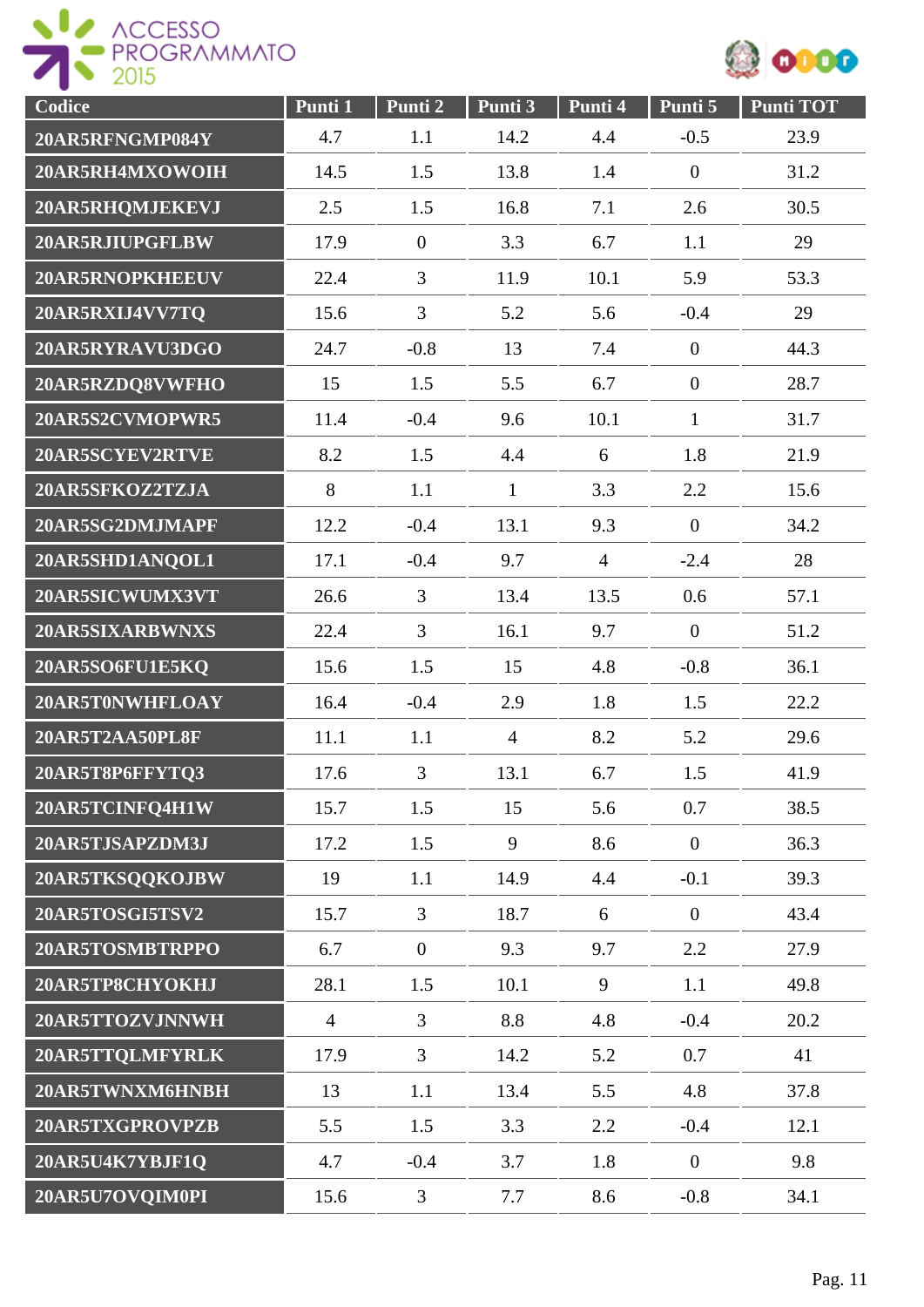



| Codice          | Punti 1        | Punti <sub>2</sub> | Punti 3        | Punti 4 | Punti 5          | <b>Punti TOT</b> |
|-----------------|----------------|--------------------|----------------|---------|------------------|------------------|
| 20AR5UBLK1562YL | 8              | 1.1                | $-0.7$         | 1.7     | 1.7              | 11.8             |
| 20AR5UCWLQVRCBO | 7.2            | 3                  | 8.8            | 11.2    | 0.7              | 30.9             |
| 20AR5UG4Y5OU6UO | 16.1           | $\boldsymbol{0}$   | 14.2           | 4.8     | 1.5              | 36.6             |
| 20AR5UGPYIDIYHQ | 17.2           | $-0.8$             | 19.1           | 7.8     | 1.5              | 44.8             |
| 20AR5UILLWDV1SB | 10.4           | 1.1                | 7.3            | 6.7     | 6                | 31.5             |
| 20AR5UINNHW0U5P | $-0.2$         | $\overline{0}$     | 6.7            | 6.7     | 1.5              | 14.7             |
| 20AR5UNRV28H0MG | 17.9           | 3                  | 9.2            | 5.9     | $-0.8$           | 35.2             |
| 20AR5UNZSZNIA64 | 26.2           | 3                  | 5.9            | 7.8     | 1.1              | 44               |
| 20AR5UOHITZJVJ3 | 2.4            | 1.1                | 8.8            | 13.1    | $\overline{0}$   | 25.4             |
| 20AR5UY8BM4LEXZ | 14.9           | 1.5                | 2.2            | 9.3     | 2.6              | 30.5             |
| 20AR5UZGKJFEVCC | 16             | $\overline{3}$     | 15.3           | 9.7     | 1.8              | 45.8             |
| 20AR5V6FLL4CLJZ | 8.8            | 1.1                | 2.5            | 9.7     | 2.2              | 24.3             |
| 20AR5V7ZCX54WKP | 14.5           | 1.5                | $-0.1$         | 9.3     | 0.7              | 25.9             |
| 20AR5VAATO4DRXV | 17.1           | $\overline{3}$     | 9.6            | 6.3     | $-0.8$           | 35.2             |
| 20AR5VHQMZTXSM2 | 1.1            | $-0.4$             | 3.6            | 5.6     | $\overline{0}$   | 9.9              |
| 20AR5VJDBIBNOFI | 11.4           | 1.1                | 10.7           | 5.5     | 0.7              | 29.4             |
| 20AR5VM6L3CQVEU | $\overline{4}$ | $\boldsymbol{0}$   | 6              | 2.9     | 1.1              | 14               |
| 20AR5VQVP7LVT2L | 13.7           | 1.5                | 8.5            | 2.9     | 1.8              | 28.4             |
| 20AR5VQVYHMNQPE | 15.7           | $\overline{0}$     | 1.1            | 7.1     | $\boldsymbol{0}$ | 23.9             |
| 20AR5VT5NX8FU7L | 14.1           | 1.5                | 12.7           | 6.3     | $-0.4$           | 34.2             |
| 20AR5W3DTGTKCR0 | 18.3           | 1.5                | 8.5            | 5.2     | $\overline{0}$   | 33.5             |
| 20AR5WAYZBI4IBX | 15.6           | 1.5                | 4.3            | 9.3     | 1.8              | 32.5             |
| 20AR5WETNEVZOJE | 6.2            | 1.5                | 3.6            | 2.5     | 0.3              | 14.1             |
| 20AR5WF5ERYZBDT | 11.8           | $\overline{0}$     | 8.5            | 2.1     | $-0.1$           | 22.3             |
| 20AR5WFLEGHLIOR | 10             | 1.5                | $\overline{4}$ | 11.2    | $-0.9$           | 25.8             |
| 20AR5WFZUHATDI5 | 15.6           | 1.1                | 13.1           | 8.6     | $\overline{0}$   | 38.4             |
| 20AR5WGUT4JKONE | 9.9            | 1.1                | 9.2            | $-1.7$  | 0.6              | 19.1             |
| 20AR5WHUADWD77Q | 5.5            | $-0.4$             | 10.4           | 3.6     | $\boldsymbol{0}$ | 19.1             |
| 20AR5WISOWYBHPP | 23.6           | 1.5                | 20.6           | 1.8     | $\boldsymbol{0}$ | 47.5             |
| 20AR5WOEMO5KDAD | 8.1            | $-0.4$             | 8.9            | 5.2     | $\overline{0}$   | 21.8             |
| 20AR5WOZMXXZ5XE | 19             | 1.1                | 12.7           | 6.3     | 2.2              | 41.3             |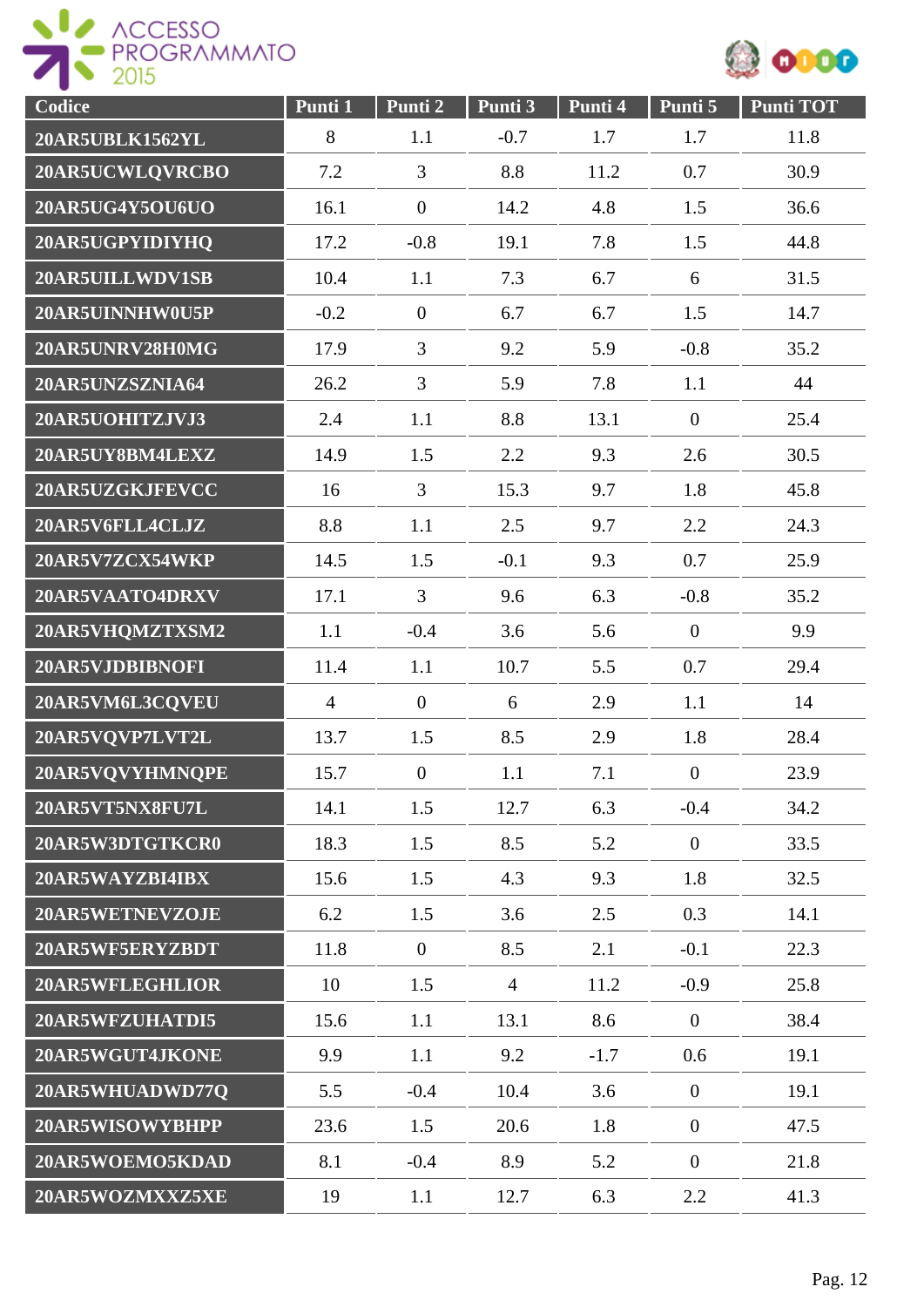



| Codice                 | Punti 1 | Punti 2        | Punti 3 | Punti 4 | Punti 5          | Punti TOT |
|------------------------|---------|----------------|---------|---------|------------------|-----------|
| 20AR5WQOKDU3DFC        | 5.7     | $-0.8$         | $-0.7$  | 9.3     | $-2.8$           | 10.7      |
| 20AR5WSOCVJL8IN        | 13.3    | 1.1            | 2.4     | 8.2     | $-2$             | 23        |
| <b>20AR5WTPR2543OU</b> | 13.4    | 1.1            | 12.7    | 7.4     | $-1.6$           | 33        |
| 20AR5WUBKJTX61V        | 13      | 3              | 6.6     | 9       | 2.1              | 33.7      |
| 20AR5WUXBPO6H5G        | 18.6    | 1.1            | 15.7    | 11.2    | 6.7              | 53.3      |
| 20AR5WZIXXKZCUV        | 13.7    | 1.1            | 3.6     | 6.7     | $\boldsymbol{0}$ | 25.1      |
| 20AR5XALUB44OKS        | 13.7    | 3              | 11.5    | 8.2     | $-2.4$           | 34        |
| 20AR5XBIK7ZFPVL        | 23.2    | $\overline{3}$ | 8.6     | 7.5     | $\mathbf{0}$     | 42.3      |
| 20AR5XBKFMMMYIK        | 13.8    | 1.1            | 8.2     | 2.9     | $-0.1$           | 25.9      |
| 20AR5XHEGB1TRZ2        | 20.5    | 1.5            | 8.5     | 6.7     | $\overline{0}$   | 37.2      |
| 20AR5XJPYOJQCXN        | 16.4    | 1.1            | 6.9     | 3.6     | $-0.9$           | 27.1      |
| 20AR5XMIMWFAPOT        | 11.8    | 3              | $-0.2$  | 2.9     | $\overline{0}$   | 17.5      |
| 20AR5XT31PHLVVK        | 22.8    | 1.1            | 11.2    | 5.6     | 1.5              | 42.2      |
| 20AR5XZWTAOUWUN        | 9.1     | 1.1            | 12.6    | 5.9     | 0.2              | 28.9      |
| 20AR5Y4BGRZYAOX        | 17.9    | $-0.4$         | 6.7     | 7.8     | 1.5              | 33.5      |
| 20AR5YB3KKQUHJN        | 16.4    | 1.1            | 14.2    | 12      | 1.5              | 45.2      |
| 20AR5YEBKHB1KBN        | 9.9     | $-0.8$         | 0.1     | 9.3     | $-2$             | 16.5      |
| 20AR5YFNGDCKIDP        | 15.6    | $\overline{3}$ | 17.2    | 5.5     | $-0.5$           | 40.8      |
| 20AR5YFP7WVOLHU        | 13.7    | 1.1            | 1.7     | $-0.2$  | 4.4              | 20.7      |
| 20AR5YHGVNMQGFI        | 17.9    | 1.5            | 9.3     | 3.7     | $\boldsymbol{0}$ | 32.4      |
| 20AR5YHYYTYMLSQ        | 14.9    | 1.5            | 3.7     | 10.1    | 0.3              | 30.5      |
| 20AR5YKU4VEUEL0        | 17.5    | 1.1            | 8.2     | 5.2     | 5.6              | 37.6      |
| 20AR5YNGSZRPHJ8        | 20.5    | $\overline{3}$ | 16.8    | 12      | 5.9              | 58.2      |
| 20AR5YORITUCO60        | 13.8    | 1.1            | 10      | 5.2     | 2.2              | 32.3      |
| 20AR5YQOQYUDULV        | 17.6    | 1.5            | 1.1     | 10.1    | 1.5              | 31.8      |
| 20AR5YQXZJNKKVR        | 8.8     | $-0.8$         | 2.8     | $-0.1$  | 0.3              | 11        |
| 20AR5YXOJUCLGW4        | 20.2    | 1.5            | 4.1     | 8.6     | $\mathbf{0}$     | 34.4      |
| 20AR5Z723YOMEON        | 20.9    | 1.5            | 7.4     | 9.3     | 2.6              | 41.7      |
| 20AR5ZBIG5YV3FB        | 9.9     | 1.5            | 11.5    | 3.7     | 1.1              | 27.7      |
| 20AR5ZDSZMUX6VL        | 8.9     | $\overline{3}$ | 6.3     | 4.8     | 3                | 26        |
| 20AR5ZFCOOFVU5D        | 11.2    | 1.5            | 15      | 4.4     | 4.5              | 36.6      |